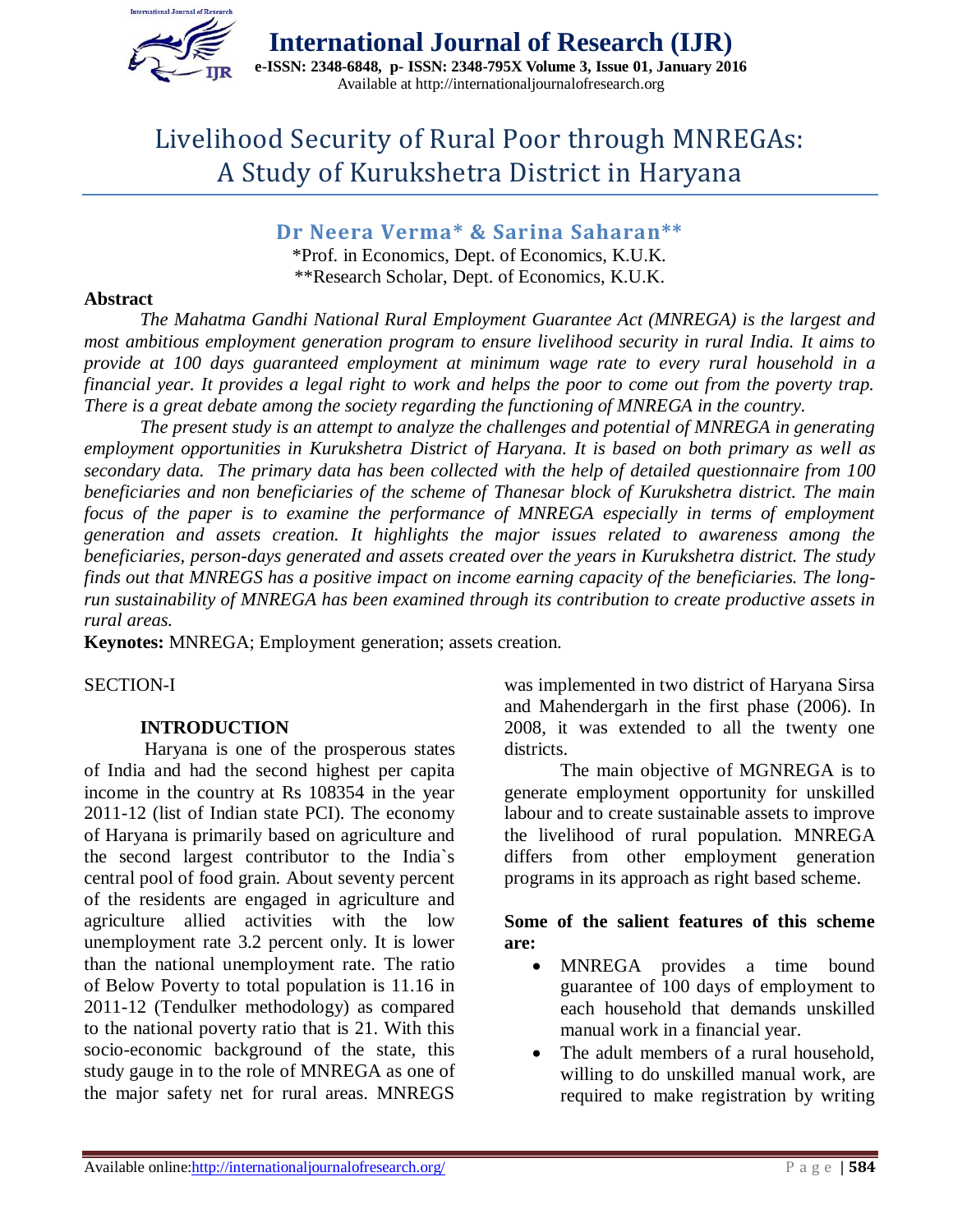

**e-ISSN: 2348-6848, p- ISSN: 2348-795X Volume 3, Issue 01, January 2016** Available at http://internationaljournalofresearch.org

or by oral request to the local Gram Panchayat.

- The job card should be issued within 15 days of application.
- Work should be provided with in 5 km radius of the village within 15 days of application for work. In case, work is provided beyond 5 km, additional wages of 10% of the minimum wage are payable to the beneficiaries.
- Wages are to be paid according to the Minimum Wages Act 1948. There is provision of same wage rate to male and female candidates. At least one third of the total beneficiaries should be women.
- If Gram Panchayat cannot provide employment, then daily unemployment allowance at the rate of one third of the minimum wages has to be paid.
- Provision of facilities at work sites such as pure water, shades, first aids and crèches etc.
- The works that can be done under MNREGA include water and soil conservation, afforestation, land development works, rural connectivity, flood control and protection such as construction and repair of embankment, digging of percolation tanks and small irrigation projects.
- A 60:40 wage and material ratio has to be maintained. No contractors and machinery is allowed.
- The Central Govt. bears the 100% wage cost of unskilled manual labour. But the liability of payment of unemployment allowance is of the states.
- All the accounts and records relating to the scheme should be available for public scrutiny
	- SECTION-II

#### **OBJECTIVES OF THE STUDY**

- The main objective of the paper is to analyze whether NREGS improves the livelihood of people receiving employment under the program through creation of productive assets in the rural area.
- To examine the development potential of the program.
- To identify the challenges to turn the demand for casual labour for productive work.

#### SECTION-III

#### **STUDY AREA**:

**KURUKSHETRA DISTRICT**: To achieve the above stated objectives, the present study was carried out in Thanesar block of Kurukshetra district in Haryana to bring forth the impact of MNREGA on the livelihood of rural population in terms of employment opportunity and assets creation. Kurukshetra is one of the prosperous districts of Haryana from agriculture point of view. Agriculture is the prime economic activity and about 70% of the workforce is engaged in agriculture and its allied activities. Kurukshetra district is divided into two sub-divisions i.e Thanesar and Pehowa under six blocks Babain, Ladwa, Pehowa, Shahbad , Thanesar and Ismailabad. Kurukshetra district has a population of 964231as per census 2011 with a population density of 630 inhabitants per square k.m.

#### **Methodology:**

The present study is based on both primary as well as secondary data. The primary data is collected with the help of detailed questionnaire and focus group discussion. From Thanesar block, five villages are selected on the basis of information gathered from Block Development Office regarding work done and going on during the survey period. Fifteen beneficiaries are contacted either at worksite or at home to collect the relevant information from each village. To assess the impact of MNREGA at village level, five non-beneficiaries are also contacted in each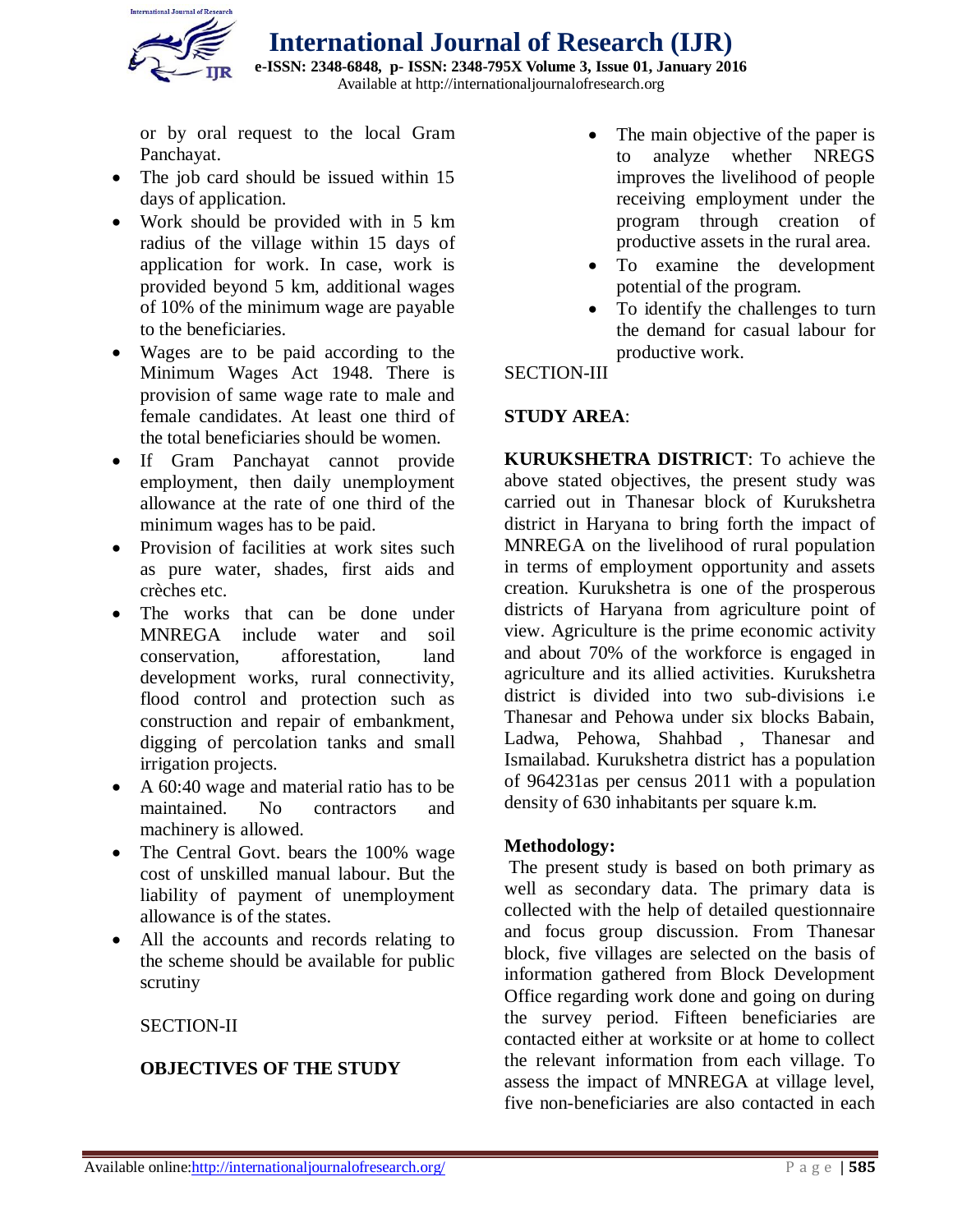

village. The study is based on the sample size of one hundred respondents including seventy five beneficiaries of MNREGA and twenty five nonbeneficiaries. Random sampling is used based on convenience to choose the respondents. The secondary data is obtained from Gram Panchayat (GP) records, DRDA offices and nrega.nic.in. The graphs, tabulation and percentage methods are used to present the finding out of primary survey and secondary data.

#### SECTION-IV

#### **Generation of employment under MNREGS in Kurukshetra district**

Table-1 presents the data related to number of households received employment,total person days generated, average person days per household (HHs) and HHs completed 100 days

during 2009-10 to 2012-13. The number of household received employment has been increased to 6800 in 2012-13 from 4218 in 2009- 10 representing an increase of 38% over the time period. In 2012-13, 391009 person days have been generated as compared to 105214 person days in 2009-10. It is considerable increase of approximate three times in four years. The analysis reveal that average person days per household are fifty seven days as against the guarantee of 100 days employment. No doubt, this figure has been increased from thirty days employment at an average to each household. But the main issue related to the functioning of MNREGA is that the number of household who completed 100 days of employment is very low and the guarantee of at least 100 days employment to every household in a financial year is not ensured.

| Year    | Job cards  | Job cards      | Job cards | Total job    | <b>Total HHs</b> | <b>Total HHs</b> |
|---------|------------|----------------|-----------|--------------|------------------|------------------|
|         | issued SCs | issued STs     | issued    | cards issued | demanded         | provided         |
|         |            |                | others    |              | work             | work             |
| 2007-08 | 27994      | $\overline{0}$ | $00\,$    | 27994        |                  |                  |
| 2008-09 | 28125      | $\overline{0}$ | 8119      | 15928        | 3108             | 3108             |
|         |            |                |           |              |                  | $(19.51\%)$      |
| 2009-10 | 17223      | $\overline{0}$ | 9820      | 17267        | 4078             | 4078             |
|         |            |                |           |              |                  | $(23.61\%)$      |
| 2010-11 | 17890      | $\overline{0}$ | 12092     | 21328        | 7237             | 7204             |
|         |            |                |           |              |                  | (33.77%)         |
| 2012-13 | 17211      | $\mathbf{1}$   | 15689     | 27027        | 9595             | 9595             |
|         |            |                |           |              |                  | $(35.50\%)$      |
| 2013-14 | 11664      | 1              | 21400     | 33853        | 18005            | 18005            |
|         |            |                |           |              |                  | (53.18%)         |
| 2014-15 | 11269      | 1              | 22528     | 35247        | 9655             | 9652             |
|         |            |                |           |              |                  | (27.38%)         |

KURUKSHETRA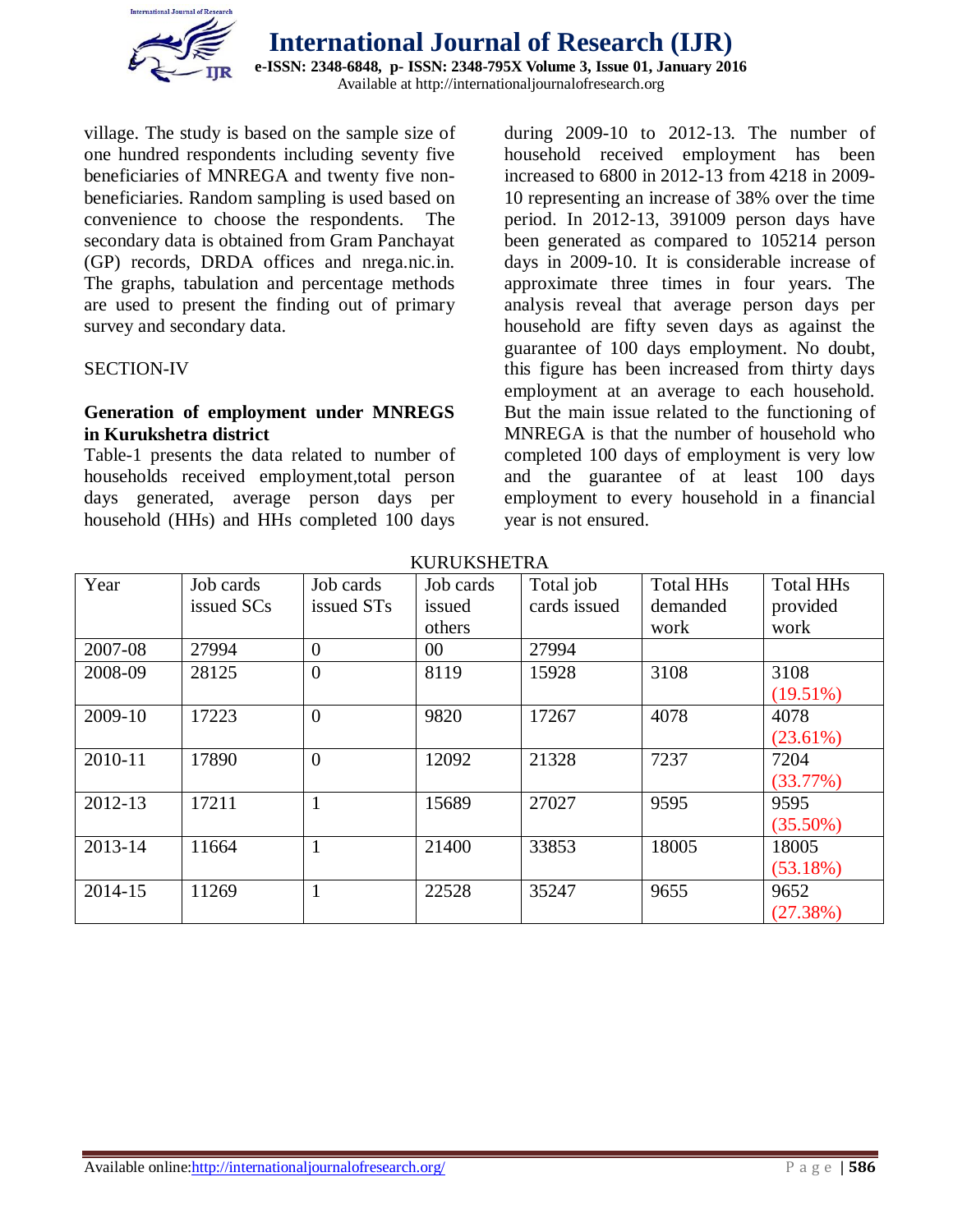

**e-ISSN: 2348-6848, p- ISSN: 2348-795X Volume 3, Issue 01, January 2016**

Available at http://internationaljournalofresearch.org

| Twist T Employment generated ander infurned Fill Ixarakonetia district |                     |             |                    |                      |  |
|------------------------------------------------------------------------|---------------------|-------------|--------------------|----------------------|--|
| Year                                                                   | No. of households   | Person days | Average person     | <b>HHs completed</b> |  |
|                                                                        | Received employment | generated   | days per household | $100 \text{ days}$   |  |
| 2009-10                                                                | 4218                | 105214      | 30                 | 63                   |  |
| 2010-11                                                                | 5352                | 195168      | 36                 | 168                  |  |
| 2011-12                                                                | 5716                | 297356      | 52                 | 422                  |  |
| 2012-13                                                                | 6800                | 391009      | 57                 | 694                  |  |
| 2013-14                                                                | 18005               | 4,84,446    | 50                 |                      |  |
| 2014-15                                                                | 9652                | 1,42,274    | 15                 |                      |  |

#### Table-1 Employment generated under MNREGA in Kurukshetra district

Source: http/www. nrega.nic.in



| <b>KKR</b> | Total person- | Total person-  | Total person-  | Total person-  | Total person- |
|------------|---------------|----------------|----------------|----------------|---------------|
|            | days worked   | days worked by | days worked by | days worked by | days          |
|            | $non-SC/ST)$  | SCs            | STs            | women          |               |
| 2008-09    | 100000        | $\overline{0}$ | $\Omega$       | 0              | 100000        |
|            | $(100\%)$     |                |                |                |               |
| 2009-10    | 100000        | $\overline{0}$ | $\overline{0}$ | $\overline{0}$ | 100000        |
|            | $(100\%)$     |                |                |                |               |
| 2010-11    | 100000        | 100000         | $\overline{0}$ | 100000         | 200000        |
|            | $(50\%)$      | $(50\%)$       |                | (50%)          |               |
| 2011-12    | 1,81,769      | 1,15,587       | $\theta$       | 1,24,493       | 2,97,356      |
|            | $(61.12\%)$   | (38.87%)       |                | (41.86%)       |               |
| 2012-13    | 2,27,202      | 1,63,802       | $\overline{0}$ | 1,66,746       | 3,91,004      |
|            | $(58.10\%)$   | $(41.90\%)$    |                | (42.64%)       |               |
| 2013-14    | 3,05,315      | 1,79,121       | 10             | 2,19,246       | 4,84,446      |
|            | $(63.02\%)$   | (36.98%)       |                | (45.25%)       |               |
| 2014-15    | 96,066        | 46,208         | $\overline{0}$ | 64,942         | 1,42,274      |
|            | (67.52%)      | $(32.48\%)$    |                | $(45.64\%)$    |               |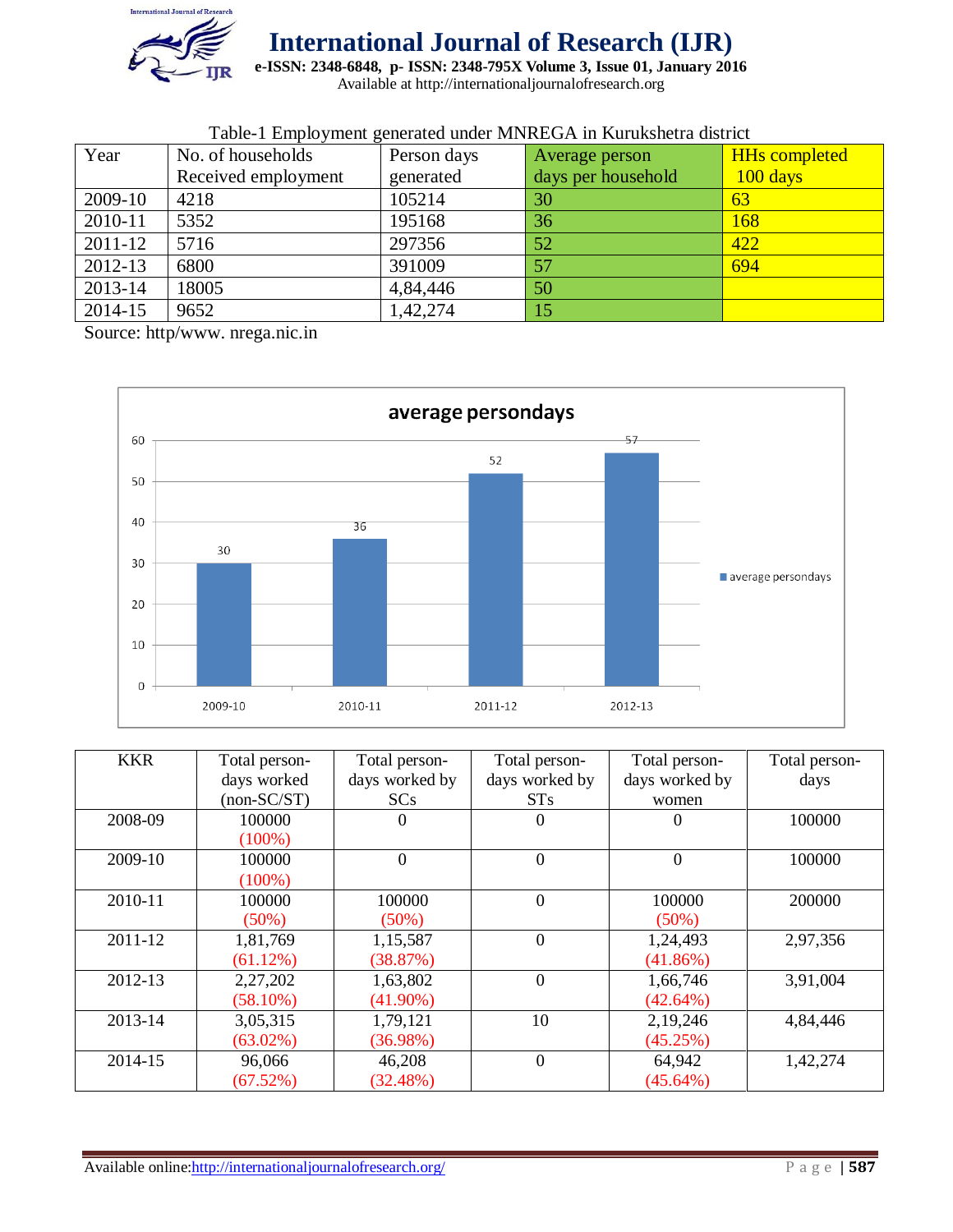

**e-ISSN: 2348-6848, p- ISSN: 2348-795X Volume 3, Issue 01, January 2016** Available at http://internationaljournalofresearch.org

#### **Women participation under MNREGS**

The Act emphasis that at least one third of the total beneficiaries of MNREGS should be women. In the secondary data analysis, it was found that around forty percent of the total person days are women person days. The table showed that women participation has been increasing over though not shown much change over the period.

| Year    | Total person days generated | Women persondays generated | Women participation in |
|---------|-----------------------------|----------------------------|------------------------|
|         |                             |                            | Percentage             |
| 2009-10 | 105213                      | 45414                      | 43                     |
| 2010-11 | 195167                      | 76548                      | 39                     |
| 2011-12 | 297356                      | 124493                     | 42                     |
| 2012-13 | 391004                      | 166746                     | 43                     |
| 2013-14 | 274839                      | 123721                     | 45                     |
| 2014-15 | 1,42,274                    | 64942                      | 45                     |

#### Table No. 7 Women participation under MNREGA in Kurukshetra district

Source: http/www.nrega.nic.in

#### **PRIORITY WISE WORK DESCRIPTION:**

The long term objective of NREGS i.e. to create rural infrastructure and improve livelihood of poor, depends on the types of works selected under the scheme. Less focus on creation of productive assets has been a major reason for the failure of employment generation programs in India. In Kurukshetra district, priority wise work description during 2013-14:

- 41 % of the total works undertaken were related to rural sanitation.
- 21% of the total works undertaken were related to rural connectivity.
- 10 % the total works undertaken were related to land development activities.
- 9 % of the total works undertaken were related to water conservation.
- 7 % of the total works undertaken were related to irrigation.
- Works related to flood control, renovation of traditional water bodies and drought proofing were undertaken.

|        |                            | 2009-10 | 2010-11 | 2011-12 | 2012-13 |
|--------|----------------------------|---------|---------|---------|---------|
|        | Works completed            | 14      | 29      | 26      | 58      |
| Babain | Works in progress          | 15      | 17      | 31      | 31      |
|        | Total works                | 29      | 46      | 57      | 89      |
|        | Work completed rate<br>(%) | 50%     | 63%     | 45%     | 65%     |
| Ladwa  | Works completed            | −       | 41      | 41      | 20      |

#### Table No. 7 Assets created in Kurukshetra District: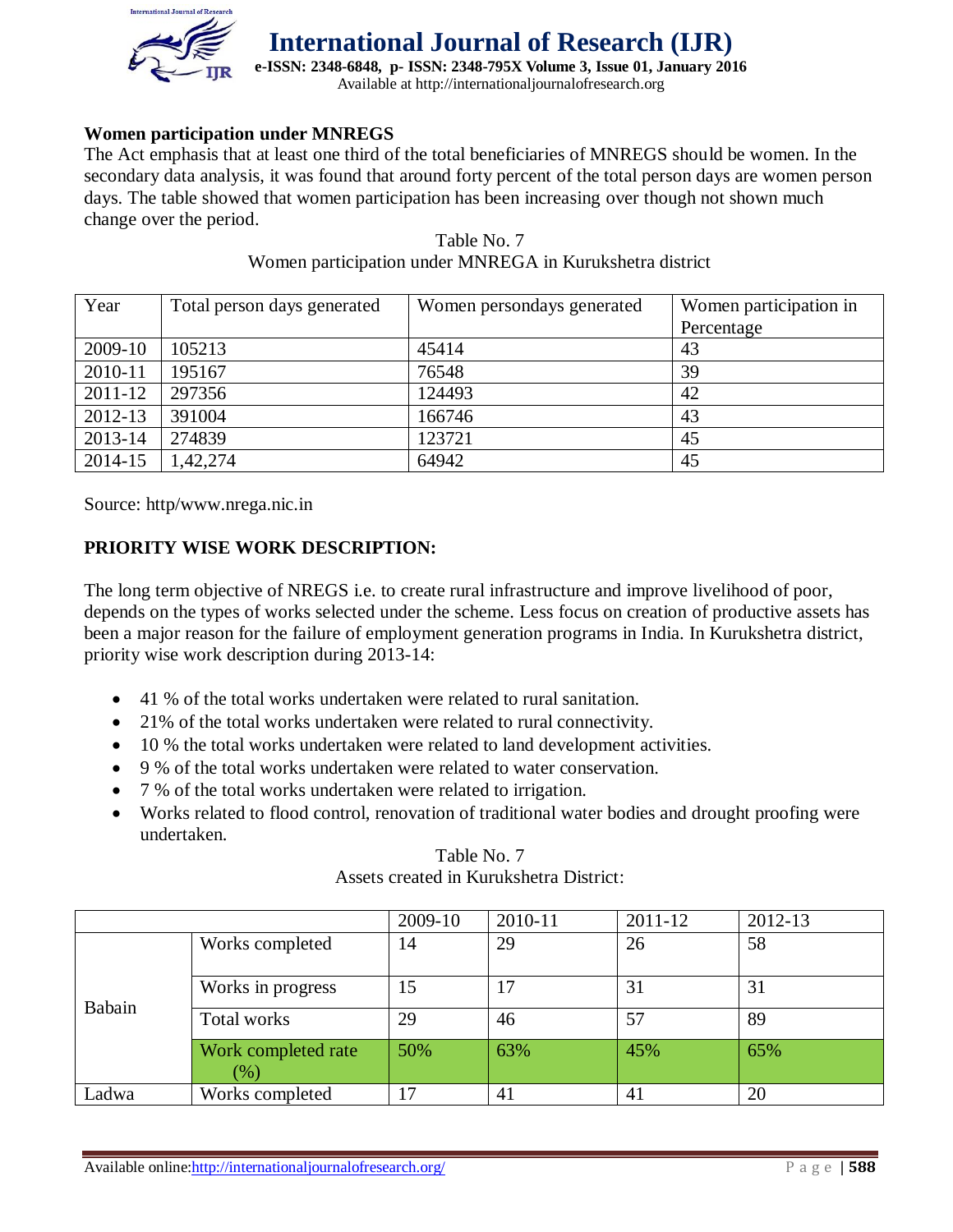

**e-ISSN: 2348-6848, p- ISSN: 2348-795X Volume 3, Issue 01, January 2016**

Available at http://internationaljournalofresearch.org

|          | Works in progress             | 10             | 15  | 22  | 37  |
|----------|-------------------------------|----------------|-----|-----|-----|
|          | <b>Total works</b>            | 27             | 56  | 63  | 57  |
|          | Work completed rate<br>$(\%)$ | 63%            | 73% | 65% | 35% |
|          | Works completed               | 00             | 95  | 83  | 65  |
| Pehowa   | Works in progress             | 65             | 18  | 17  | 18  |
|          | <b>Total works</b>            | 65             | 113 | 100 | 83  |
|          | Work completed rate           | 0 <sup>0</sup> | 84% | 83% | 78% |
|          | (% )                          |                |     |     |     |
|          | Works completed               | 19             | 79  | 117 | 96  |
| Shahbad  | Works in progress             | 64             | 88  | 40  | 46  |
|          | <b>Total works</b>            | 83             | 167 | 157 | 142 |
|          | Work completed rate<br>(% )   | 24%            | 47% | 74% | 67% |
| Thaneser | Works completed               | 40             | 19  | 131 | 79  |
|          | Works in progress             | 22             | 63  | 17  | 20  |
|          | <b>Total works</b>            | 62             | 82  | 148 | 99  |
|          | Work completed rate<br>(% )   | 65%            | 23% | 88% | 79% |
| Total    | Works completed               | 90             | 263 | 398 | 318 |
| works    | Works in progress             | 176            | 201 | 127 | 152 |
|          | <b>Total works</b>            | 266            | 464 | 525 | 470 |
|          | Work completed rate<br>$(\%)$ | 33%            | 56% | 75% | 67% |

Source: http/www.nrega.nic.in

KKR

| year    | No. of works started | No. of works completed | Work completion rate |
|---------|----------------------|------------------------|----------------------|
| 2009-10 | 299                  | 296                    | 98.99                |
| 2010-11 | 313                  | 310                    | 99.04                |
| 2011-12 | 324                  | 317                    | 97.84                |
| 2012-13 | 347                  | 327                    | 94.23                |
| 2013-14 | 892                  | 806                    | 90.35                |
| 2014-15 | 356                  | 256                    | 71 91                |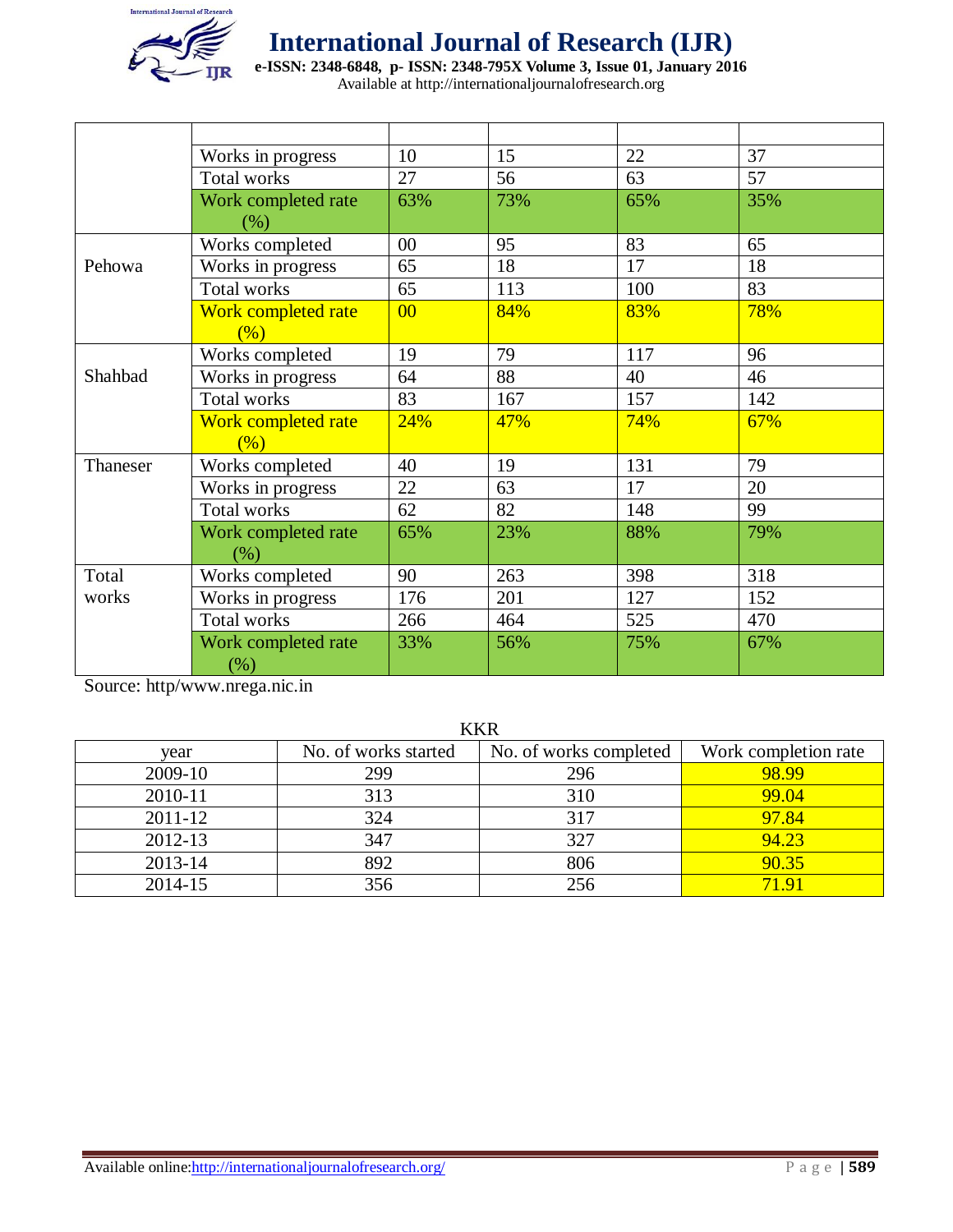

#### SECTION-IV (a) THE POTENTIAL OF MNREGA IN PROVIDING EMPLOYMENT AND ASSETS CREATION: A CASE STUDY OF SELECTED VILLAGES

In order to analyze the various issues related to MNREGA such as awareness among the respondents, facilities provided at worksites, types of work undertaken, administrative problems, corruption etc. The findings out of the study are:

Thanesar block

|                | <b>VILLAGE</b> |
|----------------|----------------|
|                | Barwa          |
|                | Dolatpur Khera |
| Thanaser block | Kainthla Khurd |
|                | Khaspur        |
|                | Lohar Majra    |

| Table no. 8                                |
|--------------------------------------------|
| Demographic distribution of beneficiaries: |

|                           | No.            | $\%$           |
|---------------------------|----------------|----------------|
| Male                      | 38             | 50.7           |
| Female                    | 37             | 49.3           |
| <b>SC</b>                 | 42             | 56             |
| $\rm BC$                  | 33             | 44             |
| Gen                       | 00             | $00\,$         |
| Married                   | 61             | 81.3           |
| Unmarried                 | 9              | 12             |
| Widow                     | 5              | 6.7            |
| Works in primary sector   | 73             | 97.3           |
| Works in secondary sector | $\overline{2}$ | 2.7            |
| <b>APL</b>                | 52             | 69.3           |
| <b>BPL</b>                | 23             | 30.7           |
| Illeterate                | 36             | 48             |
| $1 - 5$                   | 17             | 22.7           |
| $6 - 10$                  | 18             | 24             |
| $10-12$                   | 3              | $\overline{4}$ |
| Above 12                  |                | 1.3            |

(Source: computed from survey data)

**Awareness**: the most important issue related to the implementation of the scheme is awareness among the labour. if they know about the provision of the act, they can force the panchayats or implementing authority to correct the system by using their right. They can themselves check whatever the wrong. But, at the field level it was found that the spread of information was not satisfactory.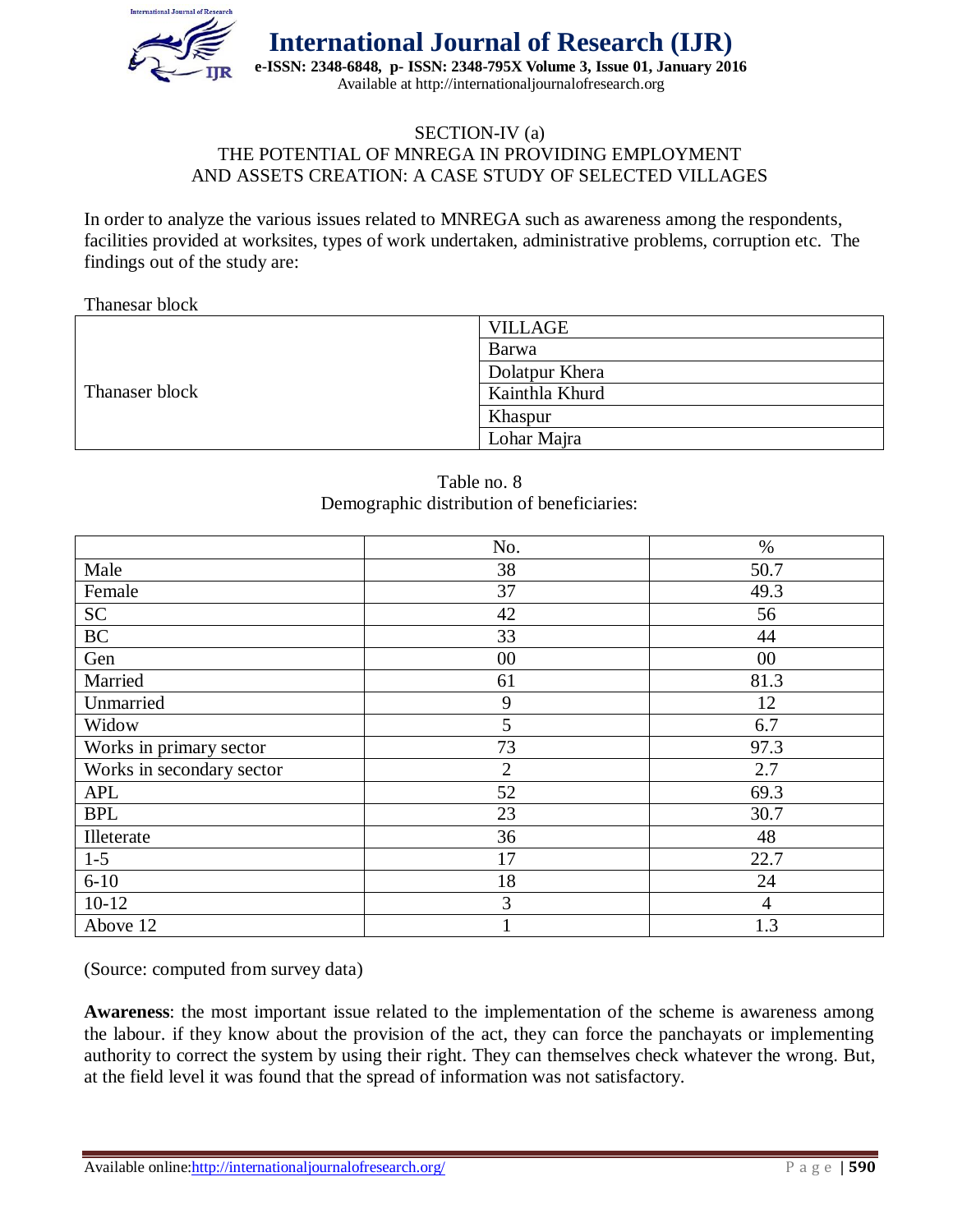

**e-ISSN: 2348-6848, p- ISSN: 2348-795X Volume 3, Issue 01, January 2016** Available at http://internationaljournalofresearch.org

#### Table No. 9 AWARENESS AMONG WORKERS:

| Provision under                 | <b>MNREGA</b> | Percentage of respondents who know about the provision |
|---------------------------------|---------------|--------------------------------------------------------|
|                                 |               |                                                        |
| 100 days per household          |               | 70                                                     |
| Minimum wage                    |               | 70                                                     |
| Provision of crèche/shade/water |               | 64                                                     |
|                                 |               |                                                        |
| Work measurement                |               | 64                                                     |
| Unemployment allowance          |               | 0                                                      |
| Role of Gram Sabha              |               | 0                                                      |
| Notice board                    |               | 0                                                      |
| Muster roll                     |               | 48                                                     |

(Source: computed from field data)

**Use of right to work by the rural labour:** All the respondents had job cards. They got job cards through oral request to the sarpanch and didn't face any difficulty. They got work under the scheme. but, the respondents were not using this scheme as a right. Only 38% of the respondents demanded work from the panchayats. But, 62% of the respondents did not demand for the work. They were under the impression that sarpanch will start the work only then they can do work under the scheme. Only 10 % of the respondents completed 100 days as per the legal entitlement. It was reported on the work sites that all facilities were available on worksites except first aid. A person known as mate was there to supervise the work. Attendance was filled in muster roll at the worksite.

Table no. 10 Use of right to work

|                                   | No. | %    |
|-----------------------------------|-----|------|
| Demand work under MNREGA          | 29  | 38.7 |
| Don't demand work under MNREGA    | 46  | 61.3 |
| Get 100 days employment           | 12  | 16   |
| Don't get 100 days employment     | 63  | 84   |
| Scheme reduce stress              | 73  | 97.3 |
| Scheme doesn't reduce stress      |     | 2.7  |
| Reduce stress to a greater extent | 49  | 65.3 |
| Reduce stress moderately          | 24  | 32.3 |
| No effect                         |     | 2.3  |

(Source: computed from survey data)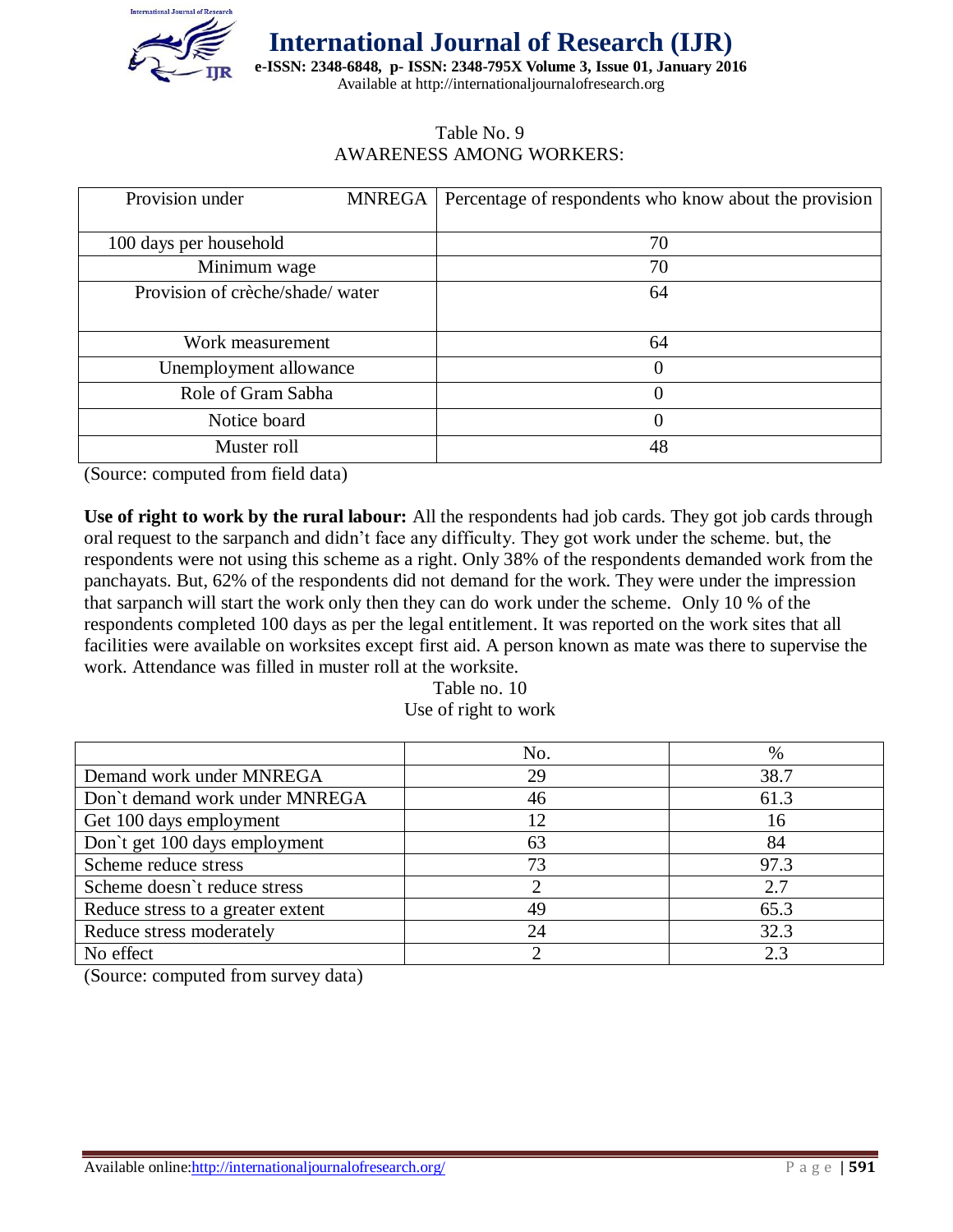

**e-ISSN: 2348-6848, p- ISSN: 2348-795X Volume 3, Issue 01, January 2016** Available at http://internationaljournalofresearch.org



**Financial inclusion or Payment of wages:** wage payments to the labourer are very sensitive issue. Under MNREGA wage payments are made through banks. During primary survey, it was found that all the respondents have their own bank accounts. They told that payment through banks is good. It reduces extent of intervention of third party. Out of the sample size, 95% of the respondents draw themselves their wage payments through banks. 91% of the female respondents reported that they receive their wages in their own accounts.

|                                   | No. | %    |
|-----------------------------------|-----|------|
| Having Bank Account               | 68  | 90.7 |
| Don't have Bank account           |     | 9.3  |
| Having job card                   | 75  | 100  |
| Wage payment from Bank            | 75  | 100  |
| Draw wage payment himself/herself |     | 94.7 |
| Delay in wage payments            | 38  | 50.7 |
| Wage payment on time              |     | 49.3 |

Table no.11 Financial inclusion

Source: computed from survey data

**Social inclusion:** the participation of the beneficiaries in Gram Sabha (GS) is not satisfactory. First, they do not know role of GS and approximately fifty percent of the respondents do not know whether GS held or not held in the village. Even those who know, they did not participate in GS at village level. Only 34 percent of the respondents attended the GS in the study area. Even those attended the GS did not Participate in work selection procedure. Forty five percent of the total respondents said social audit took place in their village. But the respondents of Lohar Majra told that sarpanch was not interested to start the work and they were not informed about GS.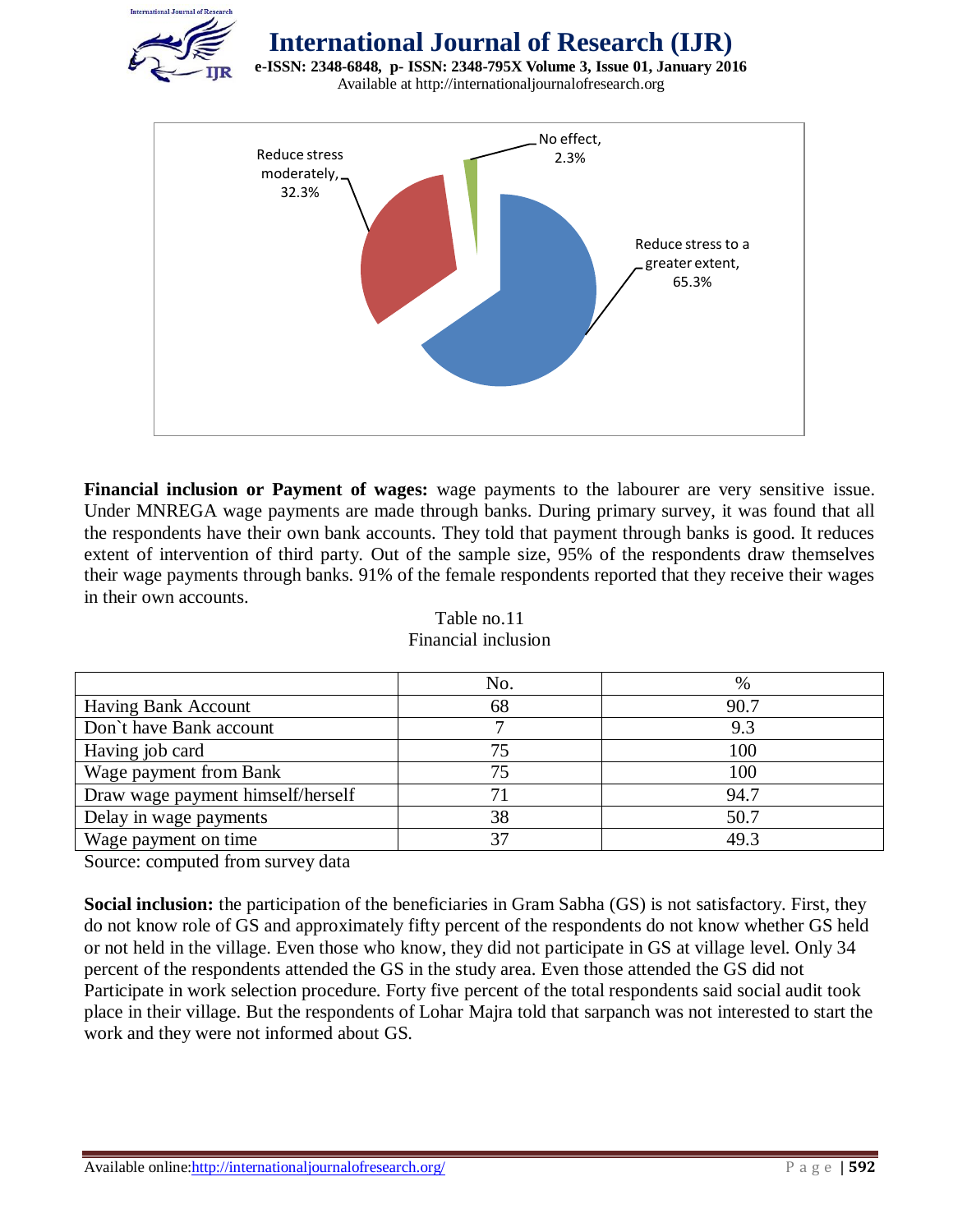

**e-ISSN: 2348-6848, p- ISSN: 2348-795X Volume 3, Issue 01, January 2016** Available at http://internationaljournalofresearch.org

> Table no. 12 Social inclusion

|                                    | No. | $\%$ |
|------------------------------------|-----|------|
| Social audit held in village       | 34  | 45.3 |
| No social audit held in village    | 13  | 17.3 |
| Don't know                         | 28  | 37.3 |
| Social audit attended              | 22  | 29.3 |
| Social audit not attended          | 53  | 70.6 |
| Gram sabha held in village         | 39  | 52   |
| Gram sabha not held                | 8   | 10.7 |
| Don't know                         | 28  | 37.3 |
| Gram sabha attended                | 26  | 34.7 |
| Gram sabha not attended            | 42  | 42   |
| Gram sabha attended rarely         | 7   | 9.3  |
| Worker play role to select work    | 4   | 5.3  |
| Worker play no role to select work | 71  | 94.7 |
| 100 days sufficient                | 13  | 17   |
| 100 days not sufficient            | 62  | 82   |

(Source: computed from survey data)

**Impact of MNREGA on respondent's livelihood**: The paper examines the impact of the scheme on the livelihood of respondents. It is based on the assessment of the beneficiaries. They assess the impact of the scheme on income earning capacity, expenditure pattern, agricultural wage rate through increasing bargaining power and migration in the family.

Income: 97% of the respondents told that the scheme has increased income significantly.

Expenditure: increase in the income affects the purchasing power. It was revealed by the respondents that they spend more on both food and non food items due to income earned under the scheme.

> Table No.13 Monthly income of respondents before and after MNREGA

| Monthly income | <b>Before MNREGA</b> | After MNREGA       |
|----------------|----------------------|--------------------|
|                | No. of respondents   | No. of respondents |
| Rs 1000-2000   |                      |                    |
| Rs 2500-3500   | 38                   |                    |
| Rs 4000-5000   | 25                   | 35                 |
| Rs 5500-6500   |                      |                    |
| Rs 7000-8000   |                      |                    |
| Above Rs 8000  |                      |                    |

Source: computed from survey data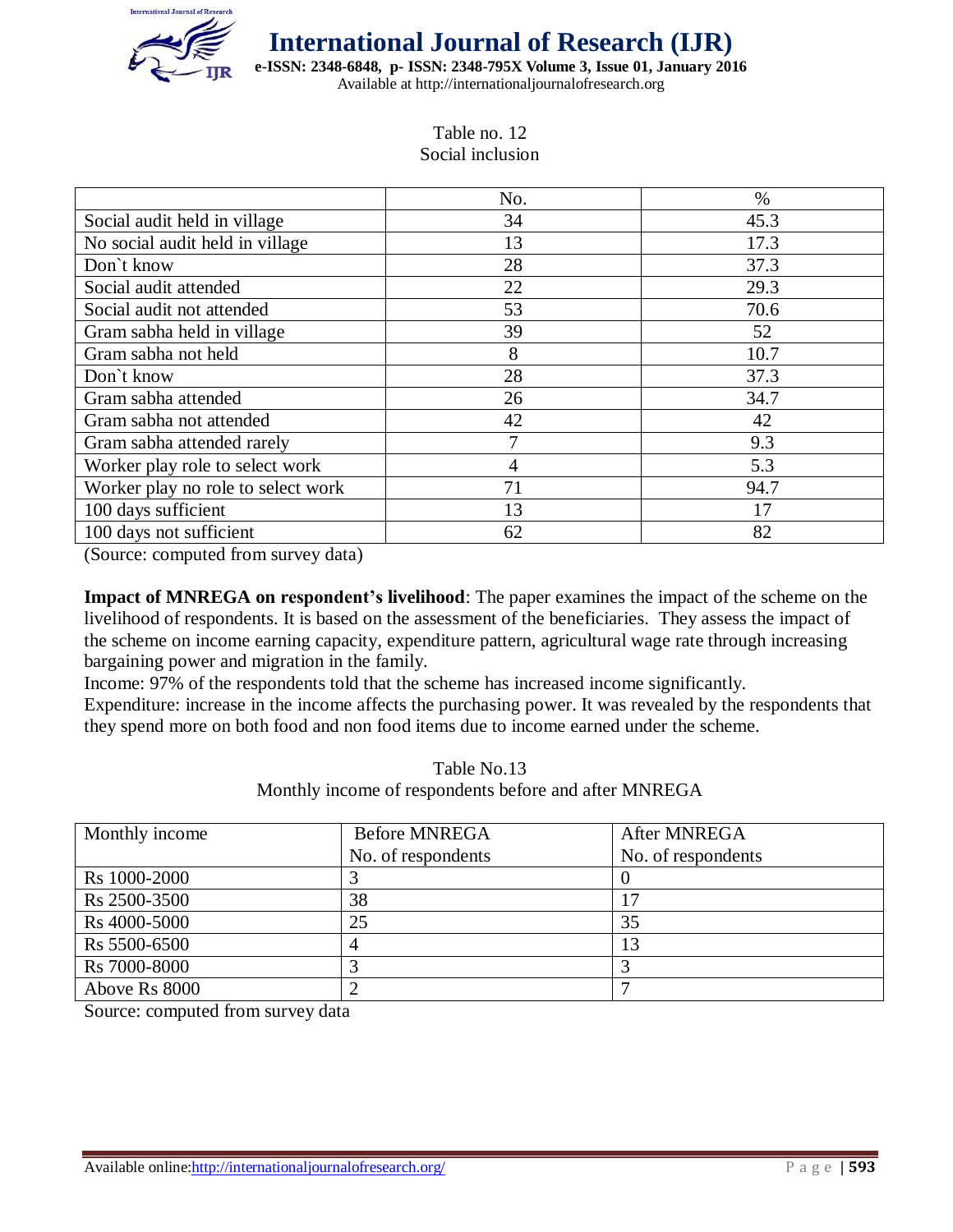



**Agriculture wage rate**: 58% of the respondents assess that MNREGA has caused to increase in daily wages for agricultural activities. It has increased their bargaining power for work. 49% of the respondents admit that it has reduced stress to a greater extent regarding getting work, and 24 % of them revealed that it moderately useful.

**Migration:** Although, migration is not a major issue in kurukshetra district. labourer used to work in city and near about places. 13% of the respondents told that someone from their families work outside due to better opportunities and higher wages. The scheme has no impact on these families. Still they are working outside.

#### **Impact at village level:**

This assessment is based on perception of the respondents and villagers. The long term objective of NREGS is to create rural infrastructure and to improve livelihood of poor depends on the types of works to be done under the scheme. work selection directly affects community level assets. The respondents perceive the following impact in the study area:

The impact of MNREGS at village level is multidimensional. On the one hand, it improves the incomeconsumption pattern of the beneficiaries. On the other hand, works related to roads, water bodies, ponds, tanks, streets land development and sanitation improves the rural infrastructure.

In Barwa village works undertaken are:

- The works related to water conservation includes digging of pond, clearance of canal, water tanks, water works and drainage.
- Rural connectivity to provide all weather access through building gravel road, earth filling on kaccha rasta and brick pavement between village and outside houses (farm houses).
- More emphasis on irrigation projects as clearance of minor, drain etc.
- Sanitation of village area.

In Dolatpur Khera village assets created are in the form of:

 Water conservation and water harvesting for instance digging of new ponds, renovation of existing tanks and clearance of water works.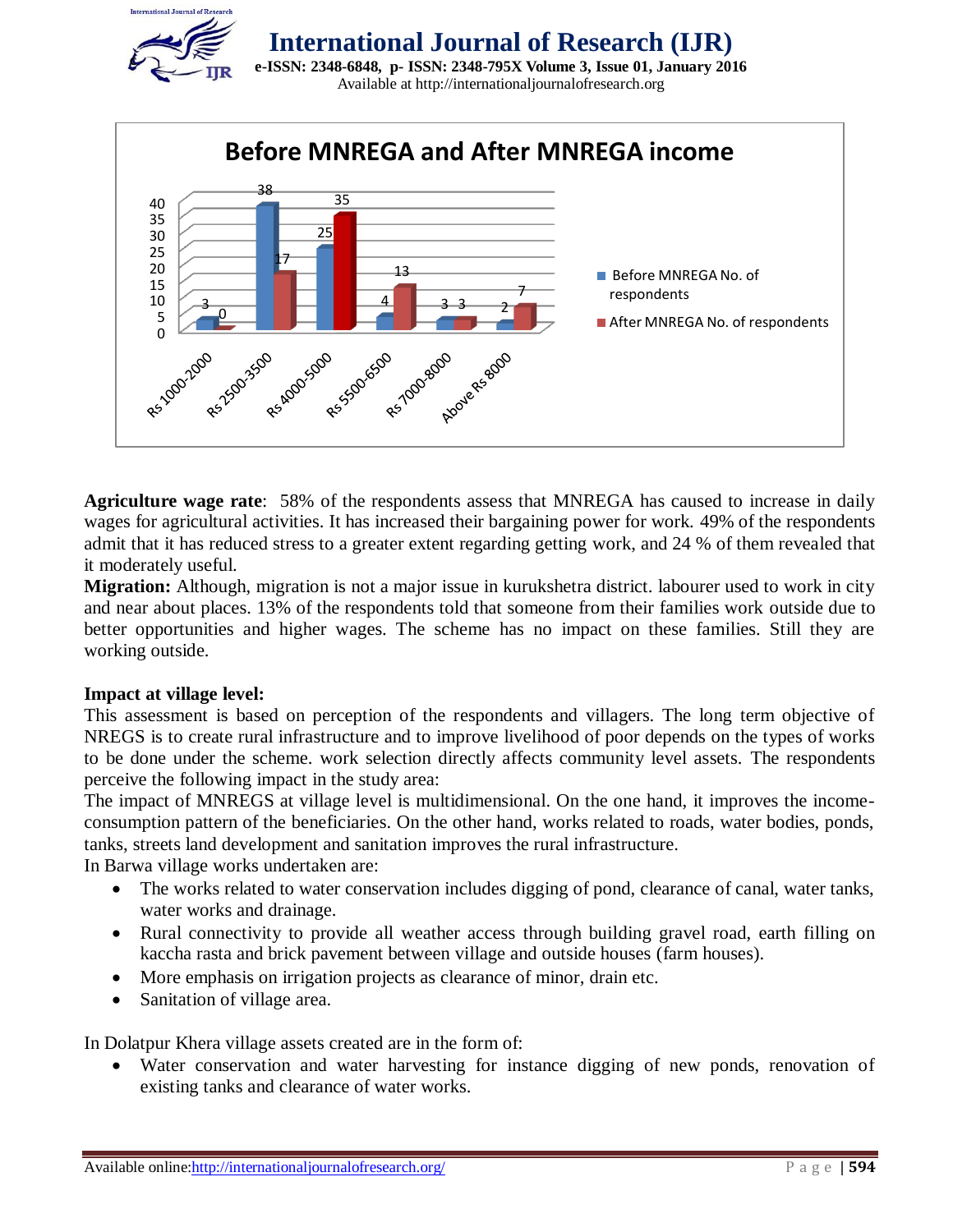

**e-ISSN: 2348-6848, p- ISSN: 2348-795X Volume 3, Issue 01, January 2016** Available at http://internationaljournalofresearch.org

- Works related to rural connectivity i.e. earth filling on rasta, brick pavement to connect village with other villages.
- Land development activities as land leveling, tree plantation on panchayat land.
- Sanitation of village area.

In Khaspur village assets created are in the form of:

- Land development activities such as land leveling and earth filling on panchayat land.
- Works related to rural connectivity i.e. streets, brick pavement to connent village with other village.
- Sanitation of village area.

In Kainthla Khurd village assets are in the form of:

- Land development activities such as land leveling on panchayat land.
- Clearance of minor, rajbhaha and drains.
- Sanitation of village area.

In Lohar Majra works undertaken are:

- Clearance of minor and drains.
- Land leveling on panchayat land.
- Sanitation of the village.

The overall assessment of MNREGS by beneficiaries:

- The roads built under MNREGS works have connected village to the farms. 73% of the respondents assess that MNREGS has improved rural connectivity through streets, roads and land development activities.
- Digging ponds is the major activity under the scheme. These ponds help in water harvesting during rainy season and improve the ground water level. 61 % of the respondents told that ponds built under the scheme contribute to water conservation.
- Clinliness of minor canals, rajbhaha, and water works improve the quality of water. 58% respondents assess that MNREGS improves the quality of water.
- Works related to mud cleanliness, water passing system contribute to the sanitation of villages. Villages represent the picture of real India. Sanitation of villages directly affects health of villagers. 60 % respondents revealed that it contributes for the sanitation of the village.

| PEICEIVED IMPACT OF MINKEUR    |     |      |
|--------------------------------|-----|------|
|                                | No. | %    |
| Impact on agricultural wage    | 44  | 58.7 |
| <b>Enhance Income</b>          | 73  | 97.3 |
| Increase expenditure           | 73  | 97.3 |
| Increase irrigation facilities | 67  | 89.3 |
| Water conservation             | 46  | 61.3 |
| Improve streets                | 55  | 73.3 |
| Tree plantation                | 13  | 17.3 |
| Improve quality of water       | 44  | 58.7 |

#### Table no.14 Perceived impact of MNREGA

Source: computed from survey data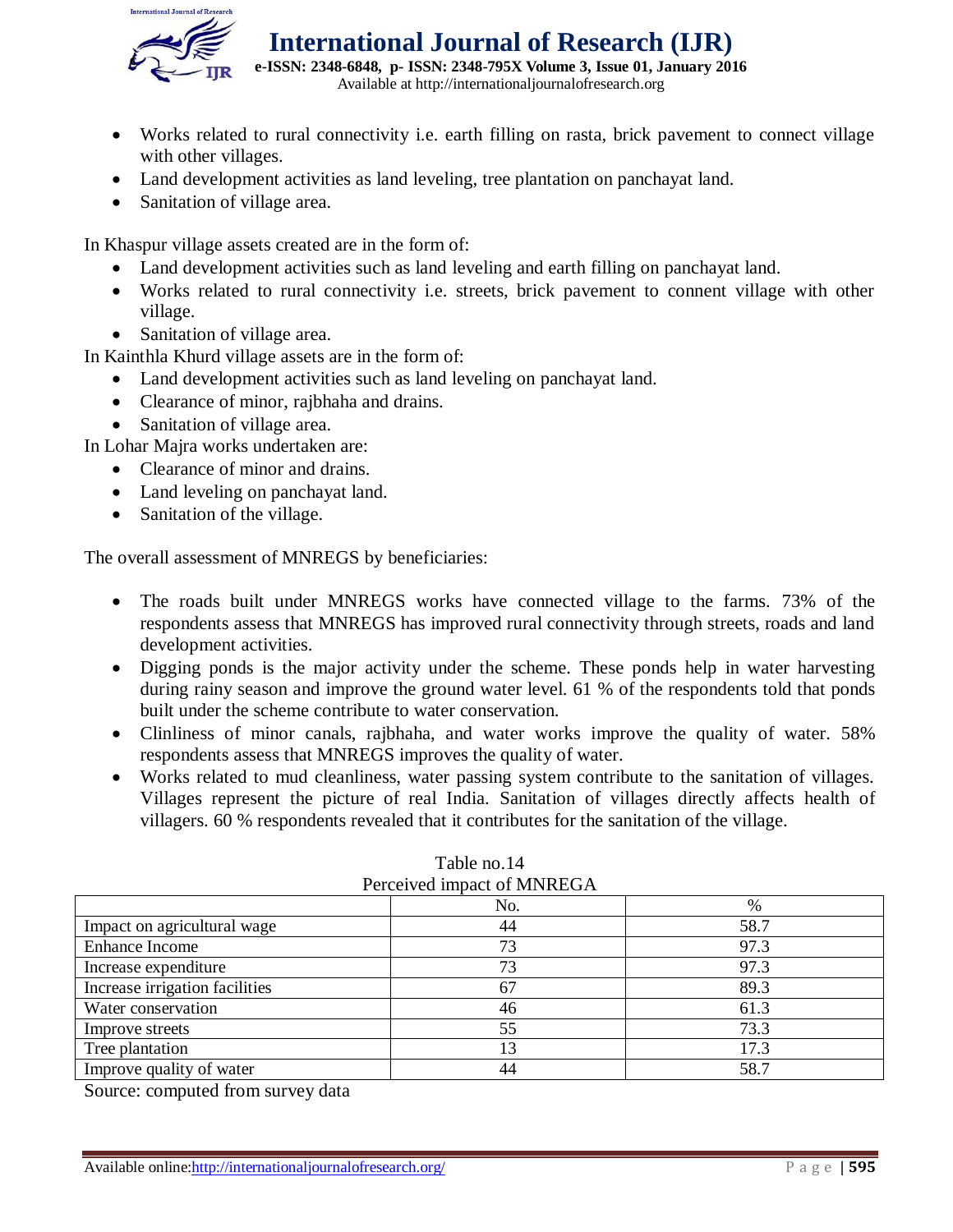

**International Journal of Research (IJR) e-ISSN: 2348-6848, p- ISSN: 2348-795X Volume 3, Issue 01, January 2016** Available at http://internationaljournalofresearch.org

Assessment of MNREGA by non-beneficiaries:

|                                                         | No. | %  |
|---------------------------------------------------------|-----|----|
| Work done under MNREGA according to village requirement |     | 16 |
| Some works according to village requirement             | 9   | 36 |
| Irrigation facilities improve after MNREGA              | 8   | 32 |
| Barren land improved after MNREGA                       | 9   | 36 |
| Rural sanitation                                        | 11  | 44 |
| Road and streets increase after MNREGA                  | 16  | 64 |
| MNREGA to be continue                                   | 14  | 56 |
| Worker availability decrease after MNREGA               | 17  | 68 |
| Agricultural wage increase after MNREGA                 | 20  | 80 |
| MNREGA benefitted village                               | 14  | 56 |

To sum up, the main positive findings are:

- Minimum wage of Rs 214 per day was paid to the labouer.
- Wage payments are paid through bank and labourer draw their wages themselves.
- MNREGS has positive impact on employment availability and income earning capacity.
- MNREGS has positive impact on employment availability and income earning capacity.
- Women beneficiaries have their own bank accounts and 64 percent of them decide for what purpose wage money will be used.
- Hundred percent women said that MNREGS has enhanced income earning capacity and 73 percent of them assess that it has enhanced income to a greater extent.

The following are the areas of concern:

- The secondary data analysis show that average employment provided per household is very low. The field survey reported that households completed 100 days are very low.
- Awareness regarding unemployment allowance, notice board and role of gram sabha is low.
- In Dolatkhera village, job cards were with the sarpanch.
- In the sample villages, no entry of attendance in the job card was made.
- Non-availability of first aid facilities. Delay in wage payments.
- Farmers told that after the implementation of MNREGS, there is shortage of farm labour because labour prefers to work under the scheme.

SECTION-V

#### **DEVELOPMENT POTENTIAL OF MGNREGS**

Areas to use labour in productive work:

#### **Tree plantation**:

In Haryana, total area under forest is very low i.e. only 3.8% of the total area is under forest. The district has practically no forest except grown by the both sides of roads and canals by government departments. However, total area under forest in the district is 45 Sq. Km. which is about 2.9% of the total area (1530 Sq. Km) of the district. More and more trees should be planted on waste land, Panchayat Bhawan and village land.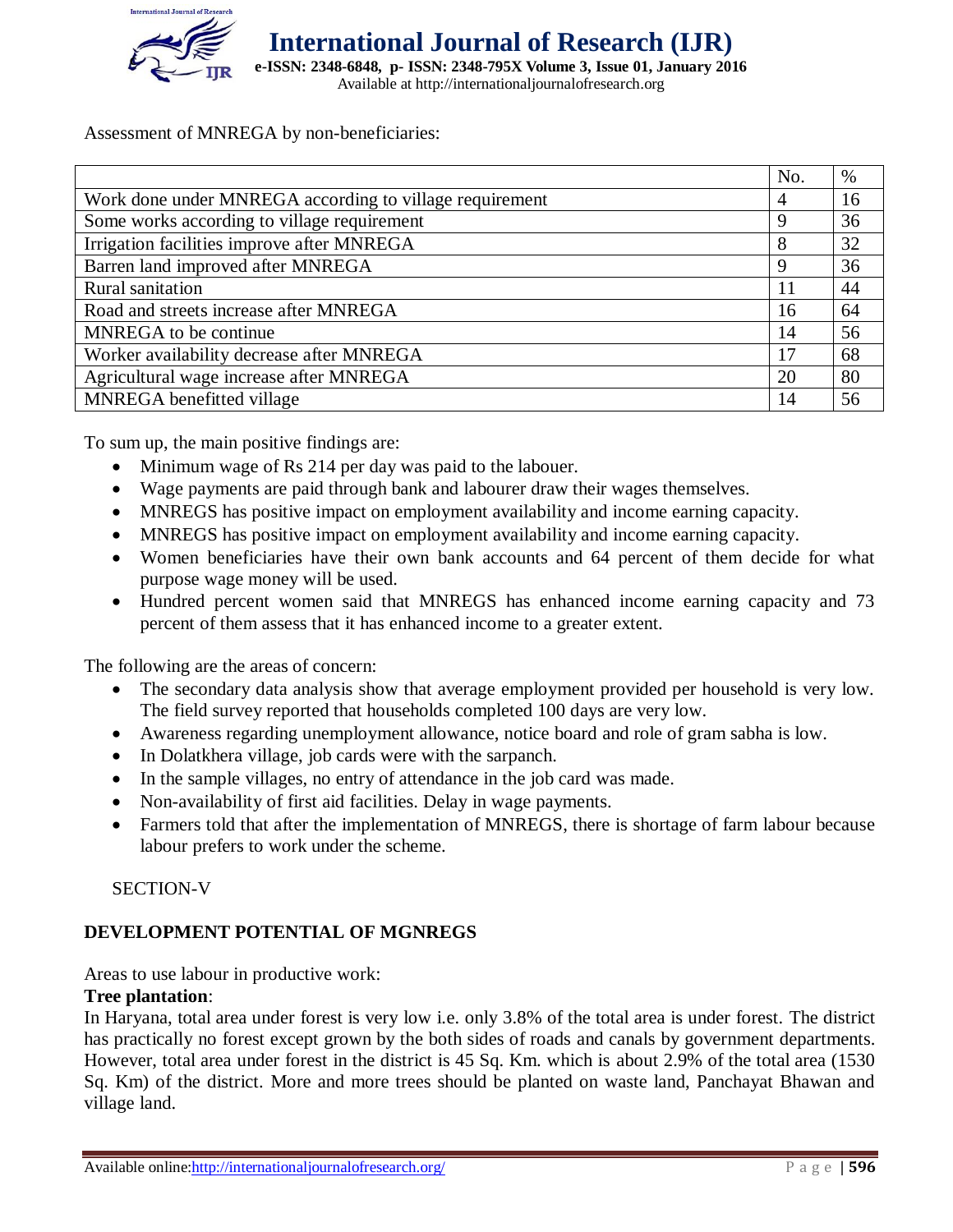

**Skills formation:** The main concern of the employment generation strategy is of skill formation. Providing employment without formatting skills does not solve the problem. The strategy should focus on skill formation to reduce dependency of the beneficiaries on such programs. These programs should enhance the capacity of the labourer to start their own business. Ponds built under MNREGS can be used for fisheries. Labourer can be trained for such activity. So after MNREGS work they can start such activity and reduce their dependency on such program.

**New works more emphasis on improving livelihood of rural poor population:** Recently, works related to agriculture, NADEP composting, vermi composting, manure, livlistock, poultry shelter, goat shelter, Ajola, drinking water related works,recharge pit etc. are included under the Scheme. These works focus to increase the agricultural productivity, self-employment generation and assets creation at village level.

**Cleanliness of rural India instead of digging unnecessary holes:** Villages represent the picture of real India. Sanitation of villages directly affects health of villagers. There is no waste management system to curb the domestic and agricultural garbage. Some of the sites in the villages look like slums. It has a severe health effect on the human resource. MNREGS can play a very important role to make villages clean and healthy reducing the cost of illness. Clean villages build the real dignity with in the country.

Under MNREGS works related to building pavements in Government school, play grounds and maintenance of these assets should be done.

After talking to the farmer in this region, it was found that there was a shortage of farm labourer because they prefer to work under NREGS. The primary data analysis also supports this issue. 95% of the respondents prefer to work in MNREGS. The reason was less working hours, so that they can manage their household activities and livestock care. Under MNREGS, agricultural works can be done on the land of marginal farmers. But such kinds of works are not undertaken in the study area.

#### SECTION-VI

#### **CONCLUSION**

**Challenges to the long run sustainability PRIs active participation and will to implement the scheme:** Mahatma Gandhi emphasized on decentralization of the political power by assigning the major role to the Panchayat Raj Institutions (PRIs). MNREGS has been implemented with the same philosophy. The success of the program depends on the active participation of Gram Panchayats. This study supports that there was different experience in the sample villages depending on the willingness of sarpanch. Those GPs were active to start the program, it has benefitted positively in terms of availability of employment opportunities by enhancing income capacity.

**Labour- material ratio:** under MNREGA provision, it is mandatory to maintain 60:40 wage-material ratios for the total cost. The use of machinery is prohibited to complete the work. The main conern is to employ unskilled labour.

The new works focus on assets creation, but it requires more of the material expenditure and less use of labour. the identification of the productive work is a challenge to consider with great care.

**Maintenance of the assets created:** the sustainability of the program depends on `what